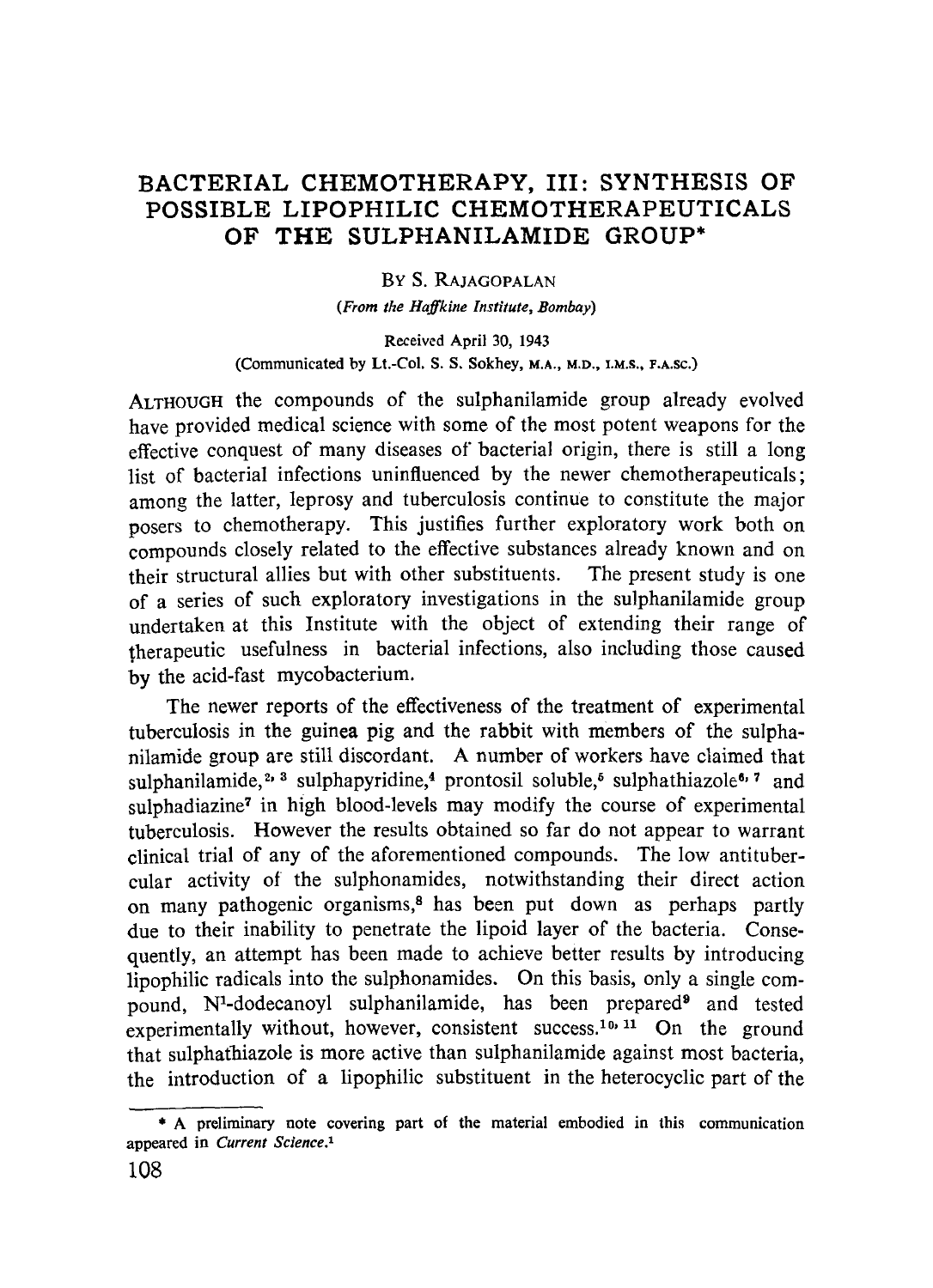former has been tried; a series of alkyl sulphathiazoles<sup>12</sup> as well as several sulphathiodiazoles<sup>13</sup> have been prepared but have not yet been tested against the tubercle bacillus. Thus the results secured so lar can in no sense be called uniform.

Study of the numerous acyl derivatives of the sulphonamides hitherto synthesised has disclosed a few members effective in combating experimental coccal infections in mice associated with a Iow order of toxicity; some of them have also passed actual clinical trials.<sup>14</sup> However, with the exception of  $N^1$ -dodecanoyl sulphanilamide which is uncertainly reported,  $\overline{OP}^{9,10,11}$ and the chaulmoogryl derivative<sup>11</sup> of sulphanilamide, none of the fatty acid derivatives of the sulphonamides appear to have been investigated as to their efficacy in tuberculosis or leprosy.

The present communication represents one of the many possible lines of attack for ascertaining whether or not the sulphonamides can be pressed to service in the conquest of mycobacterial infections by suitable synthetic operations on the molecule of sulphanilamide. Accordingly, a series of acyl derivatives of the sulphonamides have been synthesised in the expectation that these might exhibit a much greater ability to penetrate the lipoid layer of the tubercle and lepra bacilli as compared to the parent sulphonamides. The sulphonamides chosen for necessary modifications of their molecules in order to render them lipophilic were all previously known and reported to be active at least in some coccal infections. The final sulphonamides, prepared in this connection, ate represented in Tabe I.

For purposes of convenience, the nomenclature of Crossley, Northey and Hultiquist<sup>17</sup> has been adopted. This does not however, exclude the alternative structure



for the  $N^4$ , N<sup>1</sup>-diacyl sulphapyridines (Nos. 66-71 and 73) which is also possible.<sup>18</sup> In all probability they are equilibrium mixtures of the two isomeric forms. The compounds Nos. 86-92 have been assigned the structure represented in the table on the basis of their mode of preparation and in accordance with recent studies<sup>18</sup> on this type of compounds.

Besides the simple normal fatty acyl derivatives, a few branched-chain acyl sulphonamides (Nos. 71, 73, 79, 80, 84), of which Nos. 71, 79 and 84 contain the advantageous cyclohexyl group,<sup>19</sup> were also included in this study in view of the interesting results obtained by Robinson and Birch<sup>20</sup> with acids of the latter type.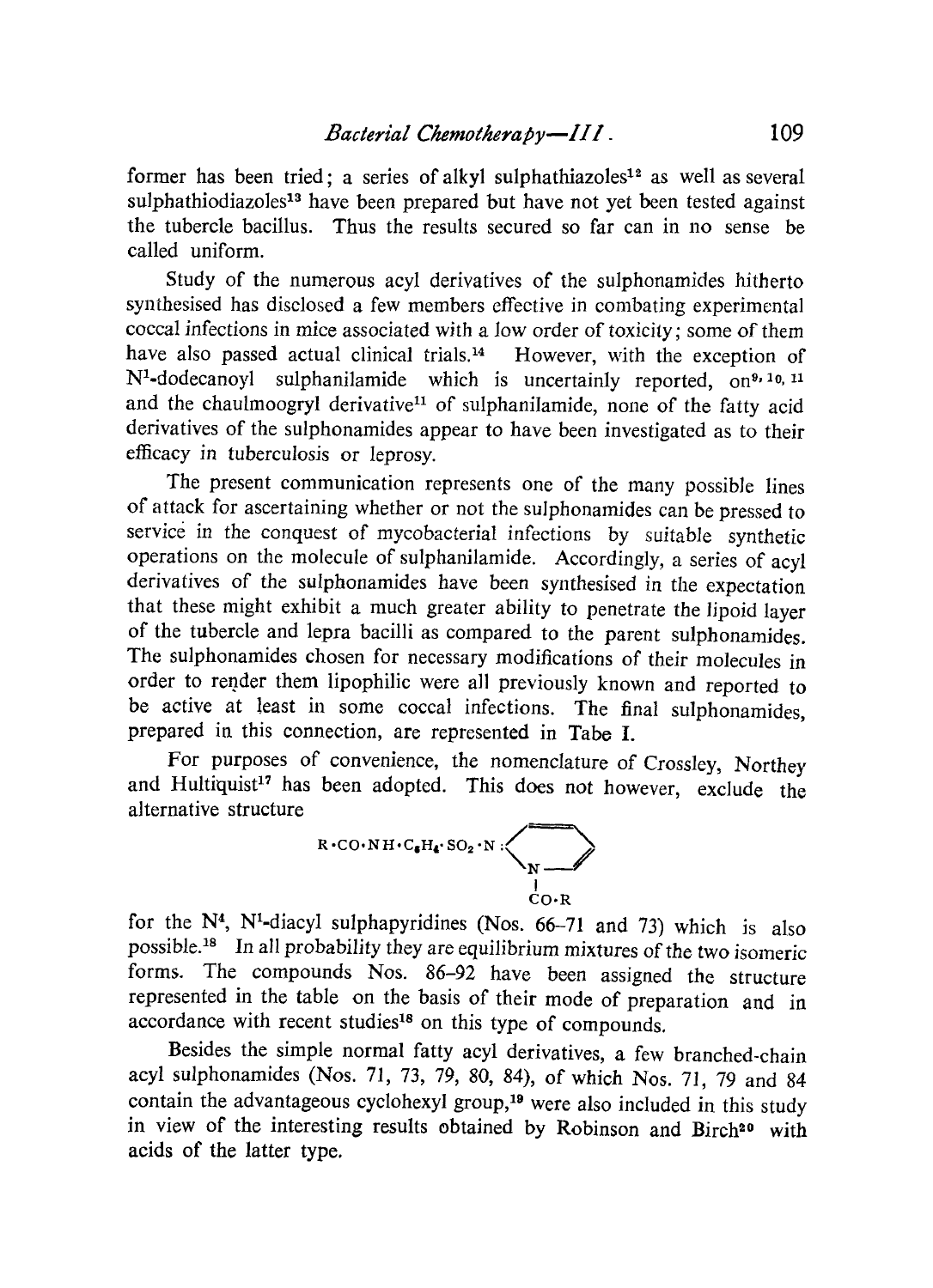# 110 **S.** Rajagopalan

TABLE I

|               |                                                                                                                                          |                       | Nitrogen percentage    |                |
|---------------|------------------------------------------------------------------------------------------------------------------------------------------|-----------------------|------------------------|----------------|
| Serial<br>No. | Name                                                                                                                                     | M.P./ <sup>c</sup> C. | Found                  | Required       |
| 40            | $N4$ - <i>n</i> , Caprylyl sulphanilamide*<br>$\ddot{\phantom{0}}$<br>$\blacksquare$ .                                                   | 198                   | 9.6                    | 9.7            |
| 41            | N <sup>4</sup> -Cyclohexoyl sulphanilamide<br>$\ddot{\phantom{0}}$<br>$\ddot{\phantom{a}}$                                               | 238                   | 9.8                    | 9.9            |
| 61            | $N4$ -n, Butyryl sulphapyridine<br>. .<br>$\ddot{\phantom{0}}$                                                                           | 206                   | 12.9                   | 13.2           |
| 63            | $N4$ - <i>n</i> , Heptoyl sulphapyridine<br>$\ddot{\phantom{a}}$<br>$\ddot{\phantom{1}}$                                                 | 193                   | 11.6                   | $11 - 6$       |
| 64            | $N4$ - <i>n</i> Caprylyl sulphapyridine<br>$\ddot{\phantom{a}}$<br>. .                                                                   | $213 - 14$            | 10.8                   | $11-2$         |
| 66            | $N4$ , N <sup>1</sup> -Diacetyl sulphapyridine<br>$\ddot{\phantom{0}}$                                                                   | 194                   | $11 \cdot 8$           | 12.6           |
| 67            | $N4$ , N <sup>1</sup> -Di ( <i>n</i> , butyryl)-sulphapyridine<br>$\ddot{\phantom{0}}$                                                   | 163                   | 10.7                   | 10.8           |
| 68<br>69      | $N4$ , N <sup>1</sup> -Di (n, caproyl)-sulphapyridine<br>$\ddot{\phantom{0}}$                                                            | 155-57<br>135         | $10-1$<br>8.5          | 9.5<br>8·4     |
| 70            | $N4$ , $N1$ -Di (n. caprylyl)-sulphapyridine<br>$\ddot{\phantom{a}}$                                                                     | 217                   | 9.2                    | 9.2            |
| 71            | $N4$ , N <sup>1</sup> -Dibenzoyl sulphapyridine<br>$\ddot{\phantom{a}}$<br>N <sup>4</sup> , N <sup>1</sup> -Dicyclohexoyl sulphapyridine | 193-95                | 8·6                    | 9.0            |
| 73            | $\ddot{\phantom{a}}$<br>$N4$ , $N1$ -Dicinnamoyl sulphapyridine<br>$\ddotsc$                                                             | 196-98                | 8·6                    | 8.3            |
| 74            | $N4$ - <i>n</i> , Butyryl sulphathiazole<br>۰.۱                                                                                          | 244-46 dec.           | 12.4                   | 12.5           |
| 75            | $N4$ -n, Caproyl sulphathiazole<br>. .<br>$\ddot{\phantom{0}}$                                                                           | 198-99                | $11-2$                 | 11.6           |
| 76            | $N4$ - <i>n</i> . Heptovl sulphathiazole<br>$\cdot$<br>$\ddot{\phantom{a}}$                                                              | $202 - 03$            | 10.8                   | $11 \cdot 1$   |
| 77            | N <sup>4</sup> -Palmityl sulphathiazole<br>$\ddot{\phantom{0}}$<br>$\ddot{\phantom{1}}$                                                  | 140-47                | 8.3                    | 8.5            |
| 78            | N <sup>4</sup> -Stearyl sulphathiazole<br>. .<br>. .                                                                                     | $148 - 50$            | 7.8                    | 8·1            |
| 79            | N <sup>4</sup> -Cyclohexoyl sulphathiazole<br>$\ddot{\phantom{a}}$<br>$\ddot{\phantom{a}}$                                               | 222-23 dec.           | $11-5$                 | $11-5$         |
| 80            | N <sup>4</sup> -Furoyl sulphathiazole<br>$\ddot{\phantom{a}}$<br>. .                                                                     | dec. above 240        | 12.0                   | 12.0           |
| 81            | $N4$ -n, Butyryl sulphathiazoline<br>$\ddot{\phantom{0}}$<br>. .                                                                         | 224–25                | $12 \cdot 1$           | 12.5           |
| 82            | $N1$ - <i>n</i> , Caproyl sulphathiazoline<br>$\ddot{\phantom{1}}$<br>$\ddot{\phantom{0}}$                                               | 181-82                | $11-2$<br>$11 \cdot 2$ | 11.5<br>$11-1$ |
| 83<br>84      | $N4$ - <i>n</i> . Heptoyl sulphathiazoline<br>$\ddot{\phantom{a}}$<br>٠.                                                                 | 175-76<br>220         | 11.5                   | $11 - 4$       |
| 85            | N <sup>4</sup> -Cyclohexoyl sulphathiazoline<br>. .<br>$N4$ - <i>n</i> , Caprylyt sulphanildimethylamide                                 | 79 82                 | $8-4$                  | 8·6            |
| 86            | . .<br>1-Methyl, $2-(N^4-n)$ , butyryl sulphanilimidio)                                                                                  | 213                   | 12.6                   | 12.6           |
|               | 1 : 2-dihydro pyridine                                                                                                                   |                       |                        |                |
| 87            | 1-Methyl, $2-(N^4-n)$ , caproyl sulphanilimido)                                                                                          | $213 - 15$            | 11.8                   | 11.6           |
| 88            | 1:2-dihydro pyridine<br>3-Methyl, $2-(N^4-n)$ , caproyl sulphanilimido)                                                                  | 215                   | 11.5                   | $11-4$         |
| 89            | 2:3-dihydro thiazole<br>3-Methyl, $2-(N^4-n, \text{heptoyl sulphantimido})$                                                              | $173 - 74$            | $11 \cdot 3$           | $11 \cdot 0$   |
| 90            | 2:3-dihydro thiazole                                                                                                                     | $153 - 54$            | $10-4$                 | 10.6           |
|               | 3-Methyl, $2-(N^4-n,$ caprylyl sulphanilimido)<br>2 : 3-dihydro thiazole                                                                 |                       |                        |                |
| 91            | 3-Methyl, $2-(N4-n$ , caproyl sulphanilimido)<br>2:3-dihydro thiazoline                                                                  | 201-03                | $11 \cdot 1$           | $11-4$         |
| 92            | 3-Methyl, $2-(N4-n$ , heptoyl sulphanilimido)<br>2 : 3-dihydro thiazoline                                                                | 170                   | $11-0$                 | $11 \cdot 0$   |
| 93            | $N^4$ -n, Butyryl, N <sup>1</sup> -(p-nitrophenyl)-sulphanil-                                                                            | 248 - 50 dec.         | $11 \cdot 2$           | $11 - 6$       |
| 94            | amide<br>$N4$ -n, Caproyl, N <sup>1</sup> -(p-nitrophenyl)-sulphanil-                                                                    | 152                   | 10.3                   | $10 - 7$       |
|               | amide†                                                                                                                                   |                       | 10.6                   | 10.6           |
| 95<br>96      | N <sup>4</sup> -n. Butyryl sulphanilyl sulphanilamide<br>. .<br>N <sup>4</sup> -n. Caprovi suiphanilyl sulphanilamide                    | 235-36<br>184-86      | 9.4                    | 9.9            |
|               | . .<br>2-Sulphanilamido benzoic acid‡                                                                                                    | ca. 215 dec.          | 9.4                    | 9.6            |
| 97            | 2-(N <sup>4</sup> -n, Butyryl sulphanilamido)-benzoic                                                                                    | 226-28 dec.           | 7.3                    | 7.7            |
|               | acid                                                                                                                                     |                       |                        |                |
|               | 4-Sulphanilamido benzoic acid?                                                                                                           | 181–82                | 9.3                    | 9.6            |
| 98            | 4-(N <sup>4</sup> -n, Butyryl sulphanilamido)-benzoic                                                                                    | 224–26                | 7.4                    | 7·7            |
|               | acid                                                                                                                                     |                       |                        |                |
|               |                                                                                                                                          |                       |                        |                |

\* Variously reported<sup>15</sup> to melt at 189 $^{\circ}$  and 200 $^{\circ}$ C.

 $\dagger$  Literature<sup>16</sup> gives the m.p. 225°C.

 $\ddagger$  Reported by Kolloff<sup>21</sup> to melt at 225°C.

§ Kolloff<sup>21</sup> reports m.p. 202°C., Crossley *et al*<sup>17</sup> give m.p. 198-200°C.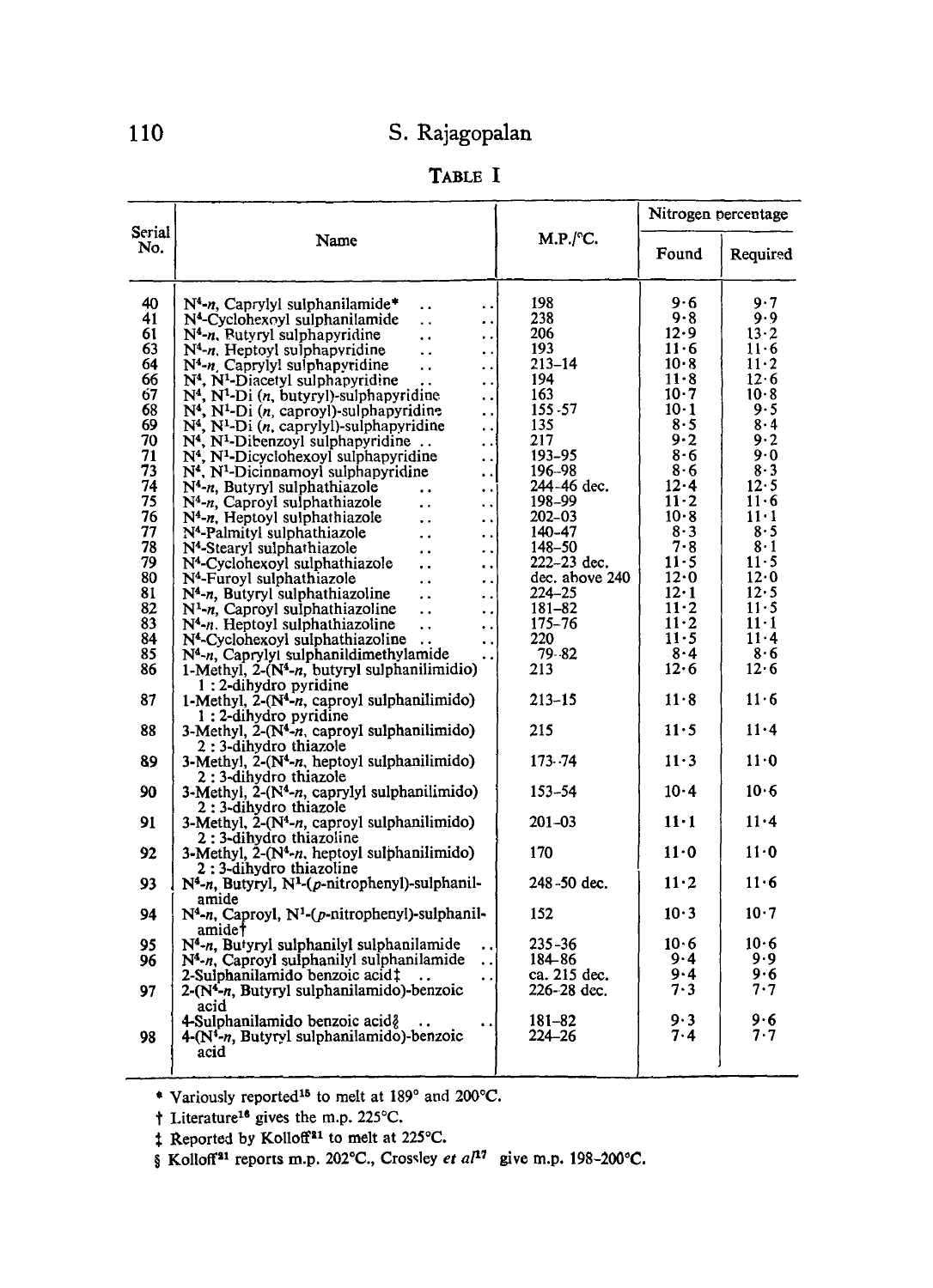#### *Experimental*

The N\*-acyl sulphonamides (Nos. 40, 41, 61, 63, 64, 74-84, 93-98) were prepared by condensation of molecular proportions of the requisite acid chlorides on the respective sulphonamides in the presence of pyridine. The condensation products, obtained by dilution of the reaction mixtures with excess of water, were severally purified through precipitation from their dilute sodium hydroxide solutions (decolorising carbon) by acidification with excess of dilute hydrochloric acid. They were finally recrystallised from either alcohol (Nos. 40, 41, 61, 63, 74-79, 93-98) or acetic acid (Nos. 64, 80-84) in colourless needles with the exception of Nos. 74, 75, 93 and 94, which were obtained as slightly pale plates of prismatic needles. The compound No. 97 was recrystallised from acetone in colourless needles.

Of the remaining N\*-acyl sulphonamides, the compounds, Nos. 85, 88-90 were prepared by operation of molecular proportions of the appropriate acid chlorides on the respective sulphonamides in pyridine medium; for the remaining compounds, *viz.,* Nos. 86, 87, 91, 92, the corresponding N4-acyl but  $N<sup>1</sup>$ -unsubstituted sulphonamides constituted the starting materials: aqueous alkaline solutions of these, on methylation with dimethyl sulphate, furnished the desired compounds. The compounds were first purified and freed from traces of the initial parent sulphonamides by suitable methods dictated by their differences in character when they were obtained as well defined, colourless crystals. The compound No. 85 was crystallised from acetone; the sulphathiazole derivatives, Nos. 88, 89 and 90, were obtained from acetic acid while the rest were crystallised from alcohol.

The N4-Nl-disubstituted sulphapyridines (Nos. 66-71, 73) resulted directly by the operation of slightly more than 2 mols. of the appropriate acid chloride on sulphapyridine itself in pyridine solution. These products were isolated by taking advantage of their characteristic insolubility in both dilute mineral acids and alkalies. As hot polar solvents had the tendency to split off the acyl groups at the  $N^1$ -nitrogen of these compounds—in the case of the straight chain acid compounds, hot water broke them down to the corresponding N4-acyl derivatives and the acids, while hot alcohol readily converted them to a mixture of the respective  $N<sup>4</sup>$ -acyl derivatives and the acid esters--it was found advantageous to effect their recrystallisation by dilution of their solutions (charcoal) in acetone. These were then obtained as colourless plates and were'dried *in vacuo* over anhydrous calcium chloride.

The yields of the final compounds reported herein, in all the instances, were good,